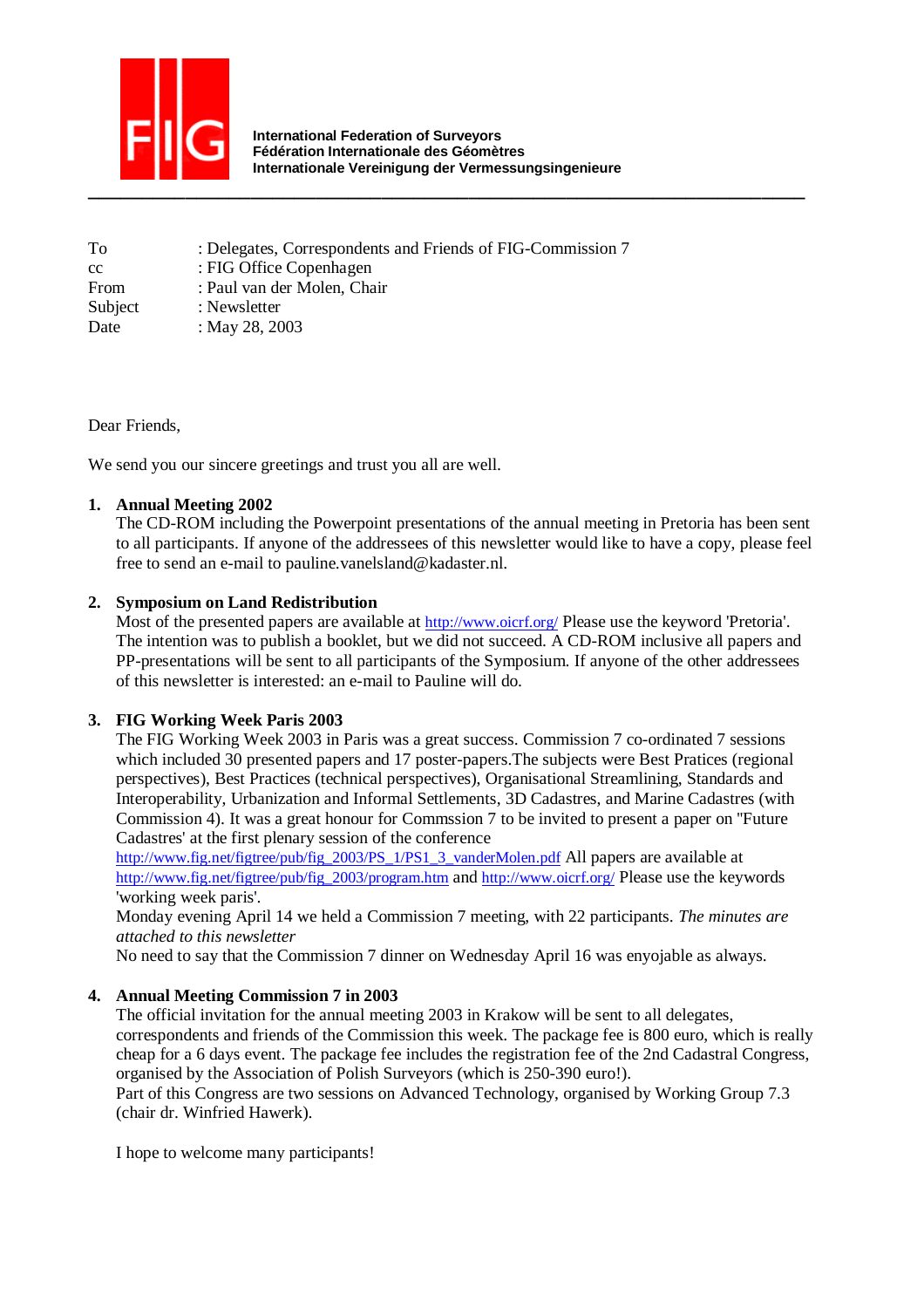## **5. 2nd Cadastral Congress Krakow Poland**

Adressees of this newsletter who are not interested in the annual meeting of Commission 7, but would like to participate in the 2nd Cadastral Congress in Krakow (Poland) are invited to read the attachment to this newsletter.

## **6. WPLA + Commission 3 + Commission 7 in Athens May 2003**

The UN/ECE/Working Party on Land Administration organises a meeting in Athens (Greece), 2003 May 28-31, to discuss the updating of the UN Land Administration Guidelines 1996 (http://www.unece.org/env/hs/wpla). The title is 'Spatial Information management for sustainable real estate market- Best Practice Guidelines on Nation-side Land Administration'. This event is supported by Commission 7. We will have a presentation on institutional and financial aspects of land administration.

## **7. Symposium IT renewal May/June 2003**

This symposium, organised under auspicies of Working Group 7.3 (dr Winfried Hawerk), took place on May 8 and 9, 2003 in Enschede, at the International Institute for Geoinformation Sciences and Earth Observation ITC in Enschede (NL). All papers are available at http://www.oicrf.org/. Please use keyword 'IT renewal enschede'. Participants received a CD-ROM. If anyone else would like to receive this CD-ROM, please contact Pauline.

## **8. Permanent Committee for the Cadastre in the EU (PCC)**

The PCC requested to publish some Commission 7 papers from Paris (FIG Working Week 2003) at their new website http://www.eurocadastre.org/ The FIG Office Copenhagen asked the authors for an approval (copyright).

## **9. Centre of Excellence for Real Property Rights and Land Markets Budapest**

As Commission chair I agreed to be a member of the Advisory Commitee of this new centre. The name is changed into **Central-European Land Knowledge Centre** (CELK Centre) . CELK is financed by the Worlbank and the Hungarian Government. The Centre opened a website http://www.celk.org/

Monday June 16 the CELK-director Marianne Posfai organises a meeting of the Advisory Committee, to discuss a business- and financial plan. I intend to attend.

### **10. 7th South East Asian Survey Congress 2003**

FIG Vice President T.N. Wong invites us to participate in the 7th South East Asia Survey Congress 2003, which takes place in Hong Kong November 3-7. Please visit http://www.seasc2003hk.org/

### **11. FIG Regional Conference Moroccco**

The FIG Council asked Commission 7 to contribute to the FIG Regional Conference in Marrakech (Morocco), 2003 December 2-5 (Mind: In the previous newsletter we mentioned December 5-9. This was wrong). All information is available at http://www.fig.net/figtree/morocco

## **12. Call for articles for Hong Kong Journal of Geospatial Engineering**

Our delegate Conrad Tang asked our co-operation in submitting articles for the Hong Kong Journal of Geo Spatial Engineering. In the meantime Conrad got some submissions. If you have any questions please refer to lstang@polyu.edu.hk

### **13. Report Commission 7 to General Assembly Paris**

The Annual Report over 2002 of the Commission to the General Assembly is accepted by the Council and is available at http://www.fig.net/